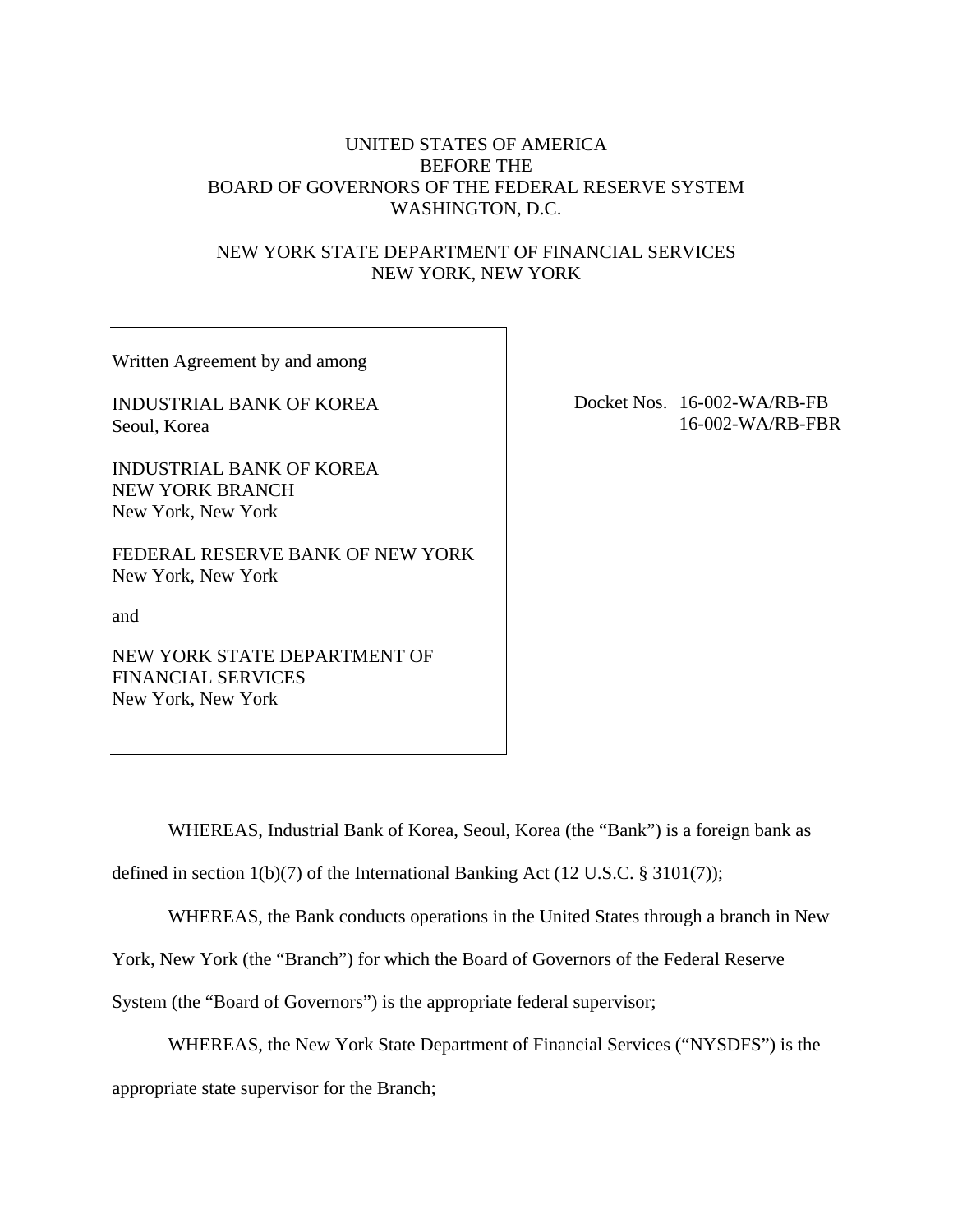WHEREAS, the most recent examination of the Branch conducted by the Federal Reserve Bank of New York (the "Reserve Bank") and the NYSDFS identified deficiencies relating to the Branch's risk management and compliance with applicable federal and state laws, rules, and regulations relating to anti-money laundering ("AML") compliance, including the Bank Secrecy Act ("BSA") (31 U.S.C. § 5311 *et seq.*); the rules and regulations issued thereunder by the U.S. Department of the Treasury (31 C.F.R. Chapter X); and the requirements of Regulation K of the Board of Governors to report suspicious activity and to maintain an adequate BSA/AML compliance program (12 C.F.R. §§211.24(f) and 211.24(j)) (collectively, the "BSA/AML Requirements"); the regulations of the NYSDFS (3 N.Y.C.R.R. Parts 116 and 300) (the "State Regulations"); and the regulations issued by the Office of Foreign Assets Control ("OFAC") (31 C.F.R. Chapter V) (the "OFAC Regulations");

WHEREAS, it is the common goal of the Reserve Bank, the NYSDFS, the Bank, and the Branch that the Branch operates in compliance with all applicable federal and state laws, rules, and regulations; and

WHEREAS, on February 17, 2016, the board of directors of the Bank, at a duly constituted meeting, adopted a resolution authorizing and directing Seon-joo Kwon and Jae Young Cha to enter into this Written Agreement (the "Agreement") on behalf of the Bank and the Branch, respectively, and consenting to compliance with each and every provision of this Agreement by the Bank and the Branch.

NOW, THEREFORE, the Reserve Bank, the NYSDFS, the Bank, and the Branch hereby agree as follows: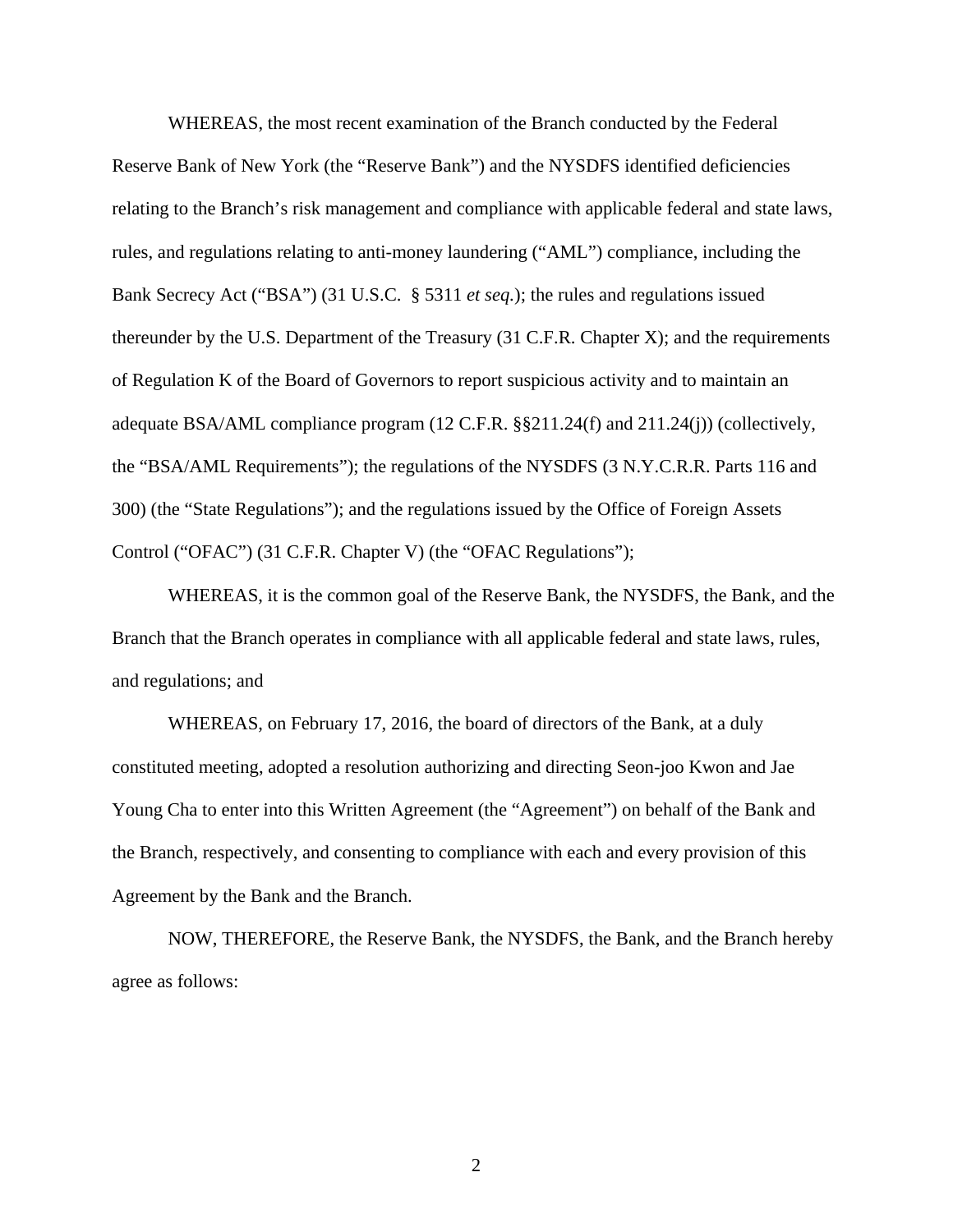#### **Corporate Governance and Management Oversight**

1. Within 60 days of this Agreement, the Bank's board of directors and the Branch's management shall jointly submit a written plan to enhance oversight, by the management of the Bank and Branch, of the Branch's compliance with the BSA/AML Requirements, the State Regulations, and the OFAC Regulations acceptable to the Reserve Bank and the NYSDFS (collectively, "the Supervisors"). The plan shall provide for a sustainable governance framework that, at a minimum, addresses, considers, and includes:

(a) actions the board of directors will take to maintain effective control over, and oversight of, Branch management's compliance with the BSA/AML Requirements, the State Regulations, and the OFAC Regulations;

(b) measures to improve the management information systems reporting of the Branch's compliance with the BSA/AML Requirements, the State Regulations, and the OFAC Regulations to senior management of the Bank and the Branch;

(c) measures to ensure BSA/AML and OFAC compliance issues are appropriately tracked, escalated, and reviewed by the Branch's senior management;

(d) measures to ensure that the persons or groups at the Bank and the Branch charged with the responsibility of overseeing the Branch's compliance with the BSA/AML Requirements, the State Regulations, and the OFAC Regulations possess appropriate subject matter expertise and are actively involved in carrying out such responsibilities; and

(e) allocation of adequate resources to ensure the Branch's compliance with this Agreement, the BSA/AML Requirements, the State Regulations, and the OFAC Regulations.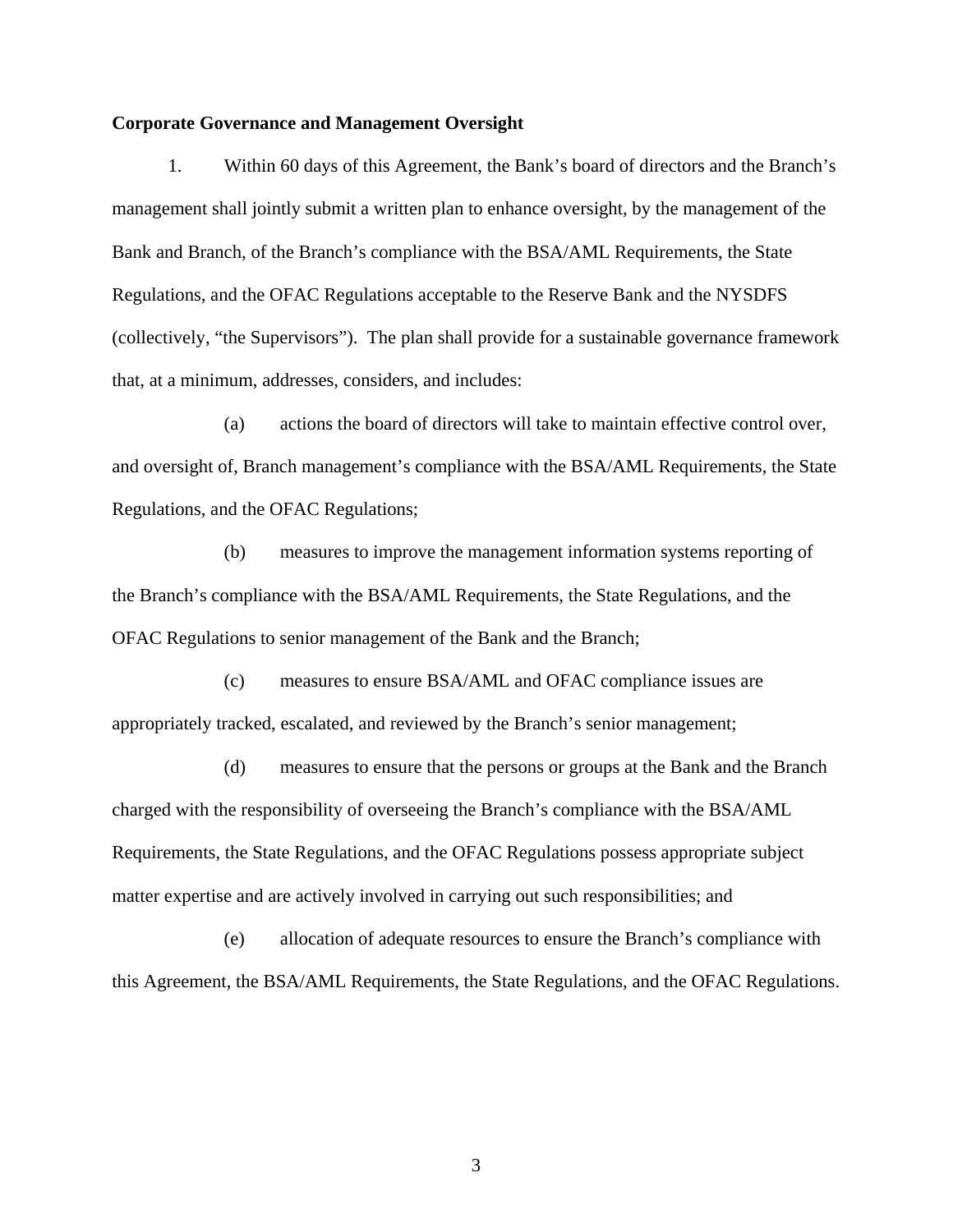# **BSA/AML Compliance Program**

2. Within 60 days of this Agreement, the Bank and the Branch shall jointly submit a written enhanced BSA/AML compliance program for the Branch acceptable to the Supervisors. At a minimum, the program shall provide for:

(a) a system of internal controls reasonably designed to ensure compliance with the BSA/AML Requirements and State Regulations;

(b) controls to ensure compliance with all requirements relating to correspondent accounts for foreign financial institutions; and

(c) allocation of adequate resources for the BSA/AML compliance officer, including sufficient staffing levels, and a periodic re-evaluation of resources and staffing needs.

#### **Suspicious Activity Monitoring and Reporting**

3. Within 60 days of this Agreement, the Bank and the Branch shall jointly submit a written program reasonably designed to ensure the identification and timely, accurate, and complete reporting by the Branch of all known or suspected violations of law or suspicious transactions to law enforcement and supervisory authorities, as required by applicable suspicious activity reporting laws and regulations acceptable to the Supervisors. At a minimum, the program shall include:

(a) a well-documented methodology for establishing monitoring rules and thresholds appropriate for the Branch's profile which considers factors such as type of customer, type of product or service, geographic location, and, where appropriate, initial originator, and ultimate beneficiaries;

(b) policies and procedures for analyzing, testing, and documenting changes to monitoring rules and thresholds;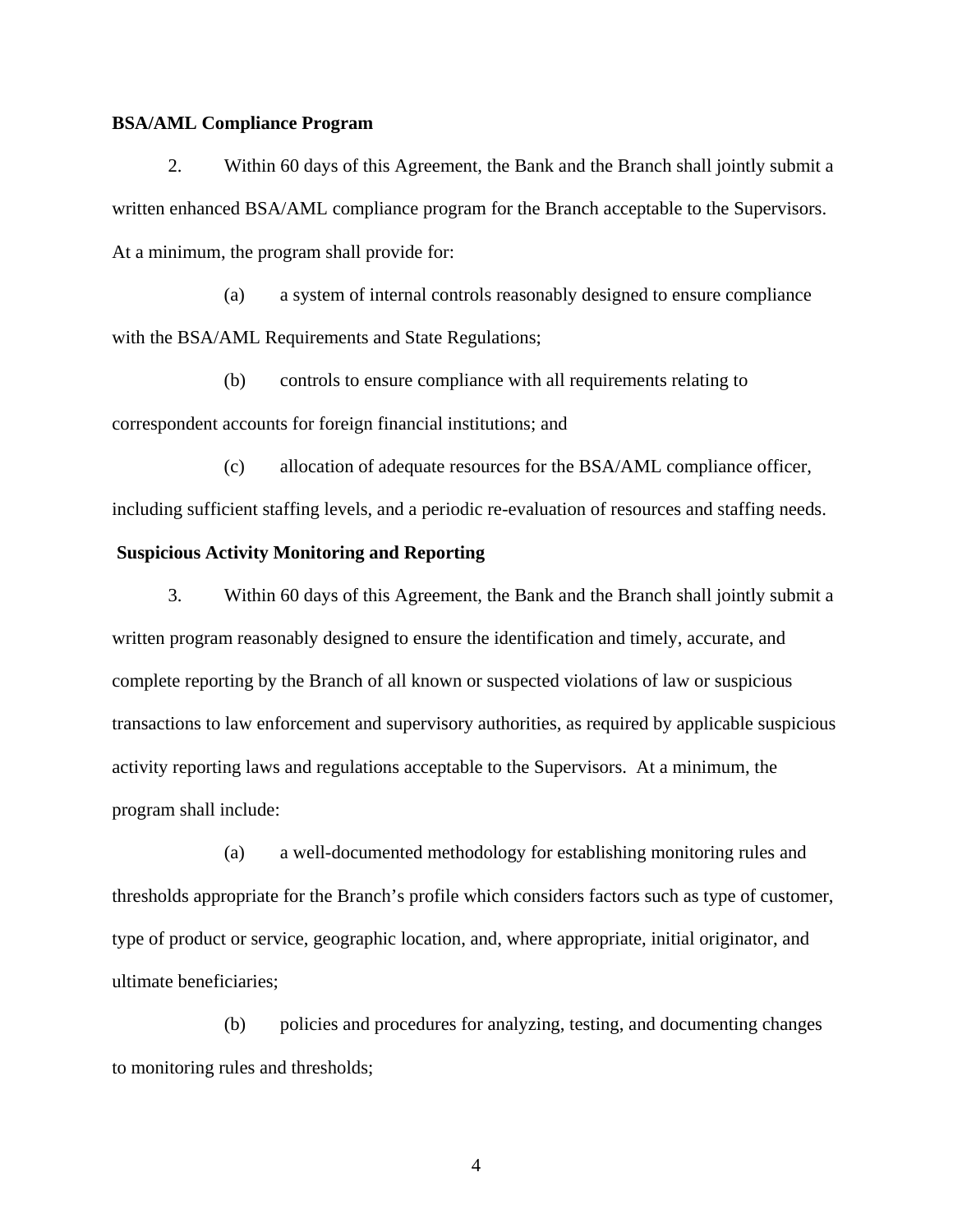(c) enhanced monitoring and investigation criteria and procedures to ensure the timely detection, investigation, and reporting of all known or suspected violations of law and suspicious transactions, including, but not limited to:

(i) effective monitoring of customer accounts and transactions, including, but not limited to, transactions conducted through foreign correspondent accounts and trade financing reimbursement activity, including activity involving the Bank's affiliates;

(ii) appropriate allocation of resources to manage alert and case inventory;

(iii) adequate escalation of information about potentially suspicious activity through appropriate levels of management;

(iv) maintenance of sufficient documentation with respect to the investigation and analysis of potentially suspicious activity, including the resolution and escalation of concerns; and

(v) maintenance of accurate and comprehensive customer and transactional data and ensuring that it is utilized by the Branch's compliance program;

 (d) an assessment of the gaps in the monitoring rules and a plan to implement corrective measures; and

(e) establishment of automated monitoring system standards and a plan to make system enhancements, as necessary.

#### **Office of Foreign Assets Control Compliance**

4. Within 60 days of this Agreement, the Bank and the Branch shall jointly submit a written plan to enhance the Branch's compliance with the OFAC Regulations acceptable to the Supervisors. At a minimum, the plan shall include: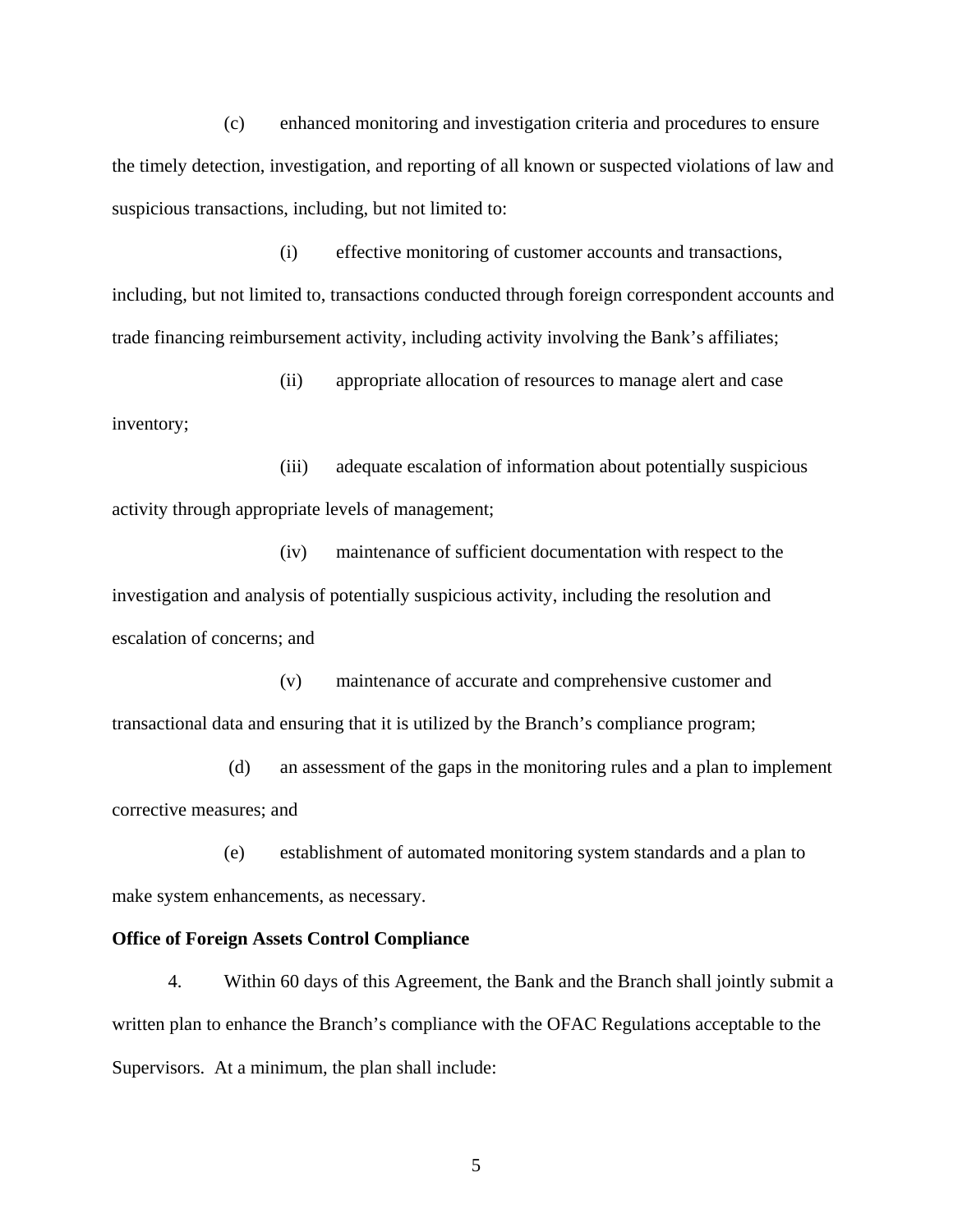(a) policies, procedures, and periodic testing to ensure that the OFAC designated parties list is current and includes all OFAC specified countries, entities, and individuals; and

(b) procedures to ensure that the processes used to suppress repetitive false positives are periodically reviewed and updated to ensure appropriateness and relevance.

### **Approval, Implementation, and Progress Reports**

5. (a) The Bank and the Branch shall jointly submit the written plans and programs that are acceptable to the Supervisors within the applicable time periods set forth in paragraphs 1, 2, 3, and 4 of this Agreement. Each plan or program shall contain a timeline for full implementation of the plan or program with specific deadlines for the completion of each component of the plan or program.

(b) Within 10 days of acceptance by the Supervisors, the Bank and the Branch shall adopt the plans and programs. Upon adoption, the Bank and the Branch shall implement the plans and programs and thereafter fully comply with them.

(c) During the term of this Agreement, the approved plans and programs shall not be amended or rescinded without the prior written approval of the Supervisors.

6. Within 30 days after the end of each quarter following the date of this Agreement, the Bank and the Branch shall submit to the Supervisors written progress reports detailing the form and manner of all actions taken to secure compliance with the provisions of this Agreement and the results thereof. The Supervisors may, in writing, discontinue the requirement for progress reports or modify the reporting schedule.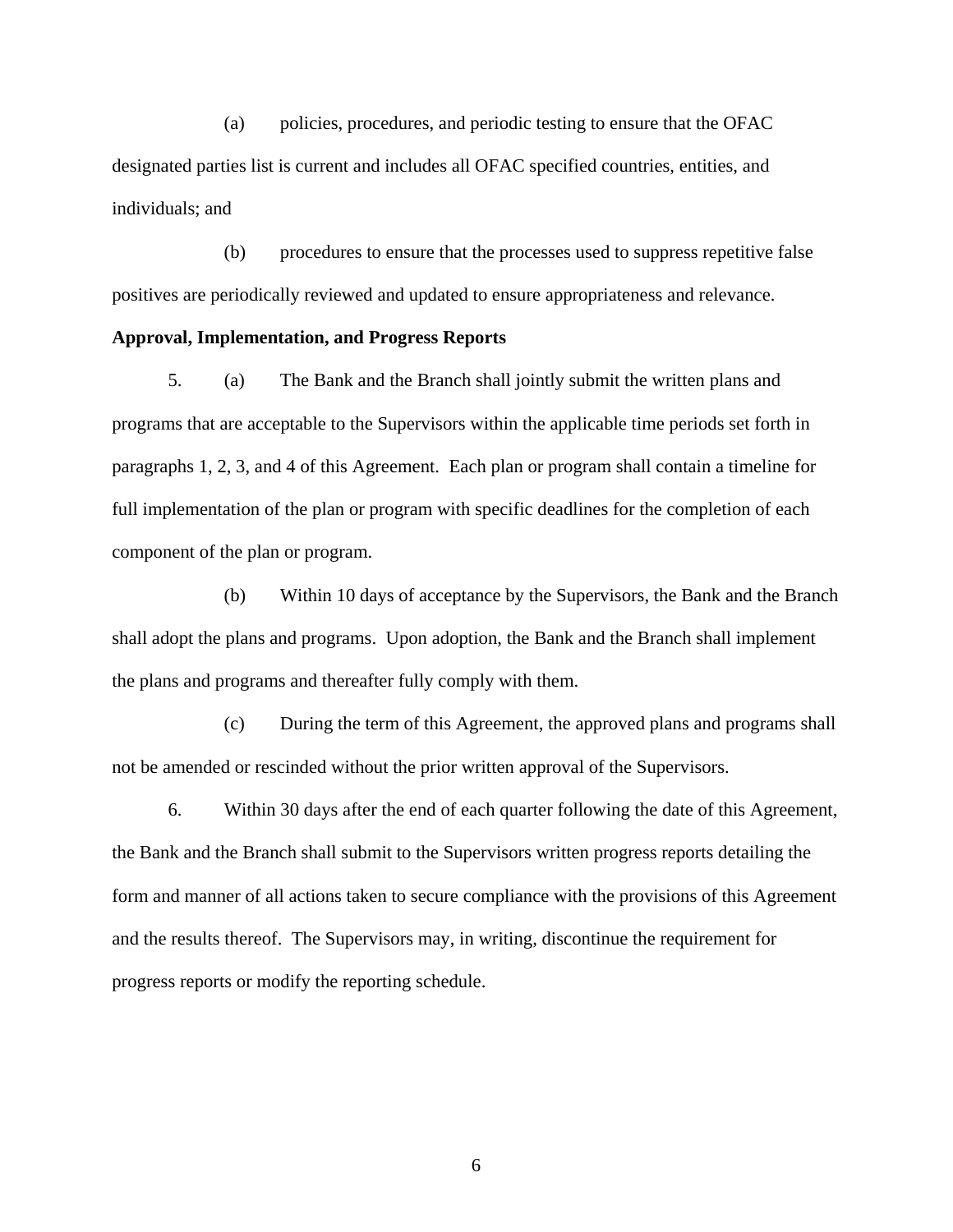### **Notices**

- 7. All communications regarding this Agreement shall be sent to:
	- (a) Mr. F. Christopher Calabia Senior Vice President Federal Reserve Bank of New York 33 Liberty Street New York, New York 10045
	- (b) Mr. Jeffrey G. Raymond Deputy Superintendent New York State Department of Financial Services One State Street New York, New York 10004
	- (c) Ms. Seon-joo Kwon Chief Executive Officer Industrial Bank of Korea 79, Ulchiro, Chung-gu Seoul, Korea 100-758
	- (d) Mr. Jae Young Cha General Manager Industrial Bank of Korea New York Branch 1250 Broadway, 37th Floor New York, New York 10001

# **Miscellaneous**

8. The provisions of this Agreement shall be binding on the Bank and the Branch and each of their institution-affiliated parties, as defined in sections  $3(u)$  and  $8(b)(4)$  of the Federal Deposit Insurance Act, as amended (the "FDI Act") (12 U.S.C. §§ 1813(u) and 1818(b)(4), in their capacities as such, and their successors and assigns.

9. Each provision of this Agreement shall remain effective and enforceable until

stayed, modified, terminated, or suspended in writing by the Supervisors.